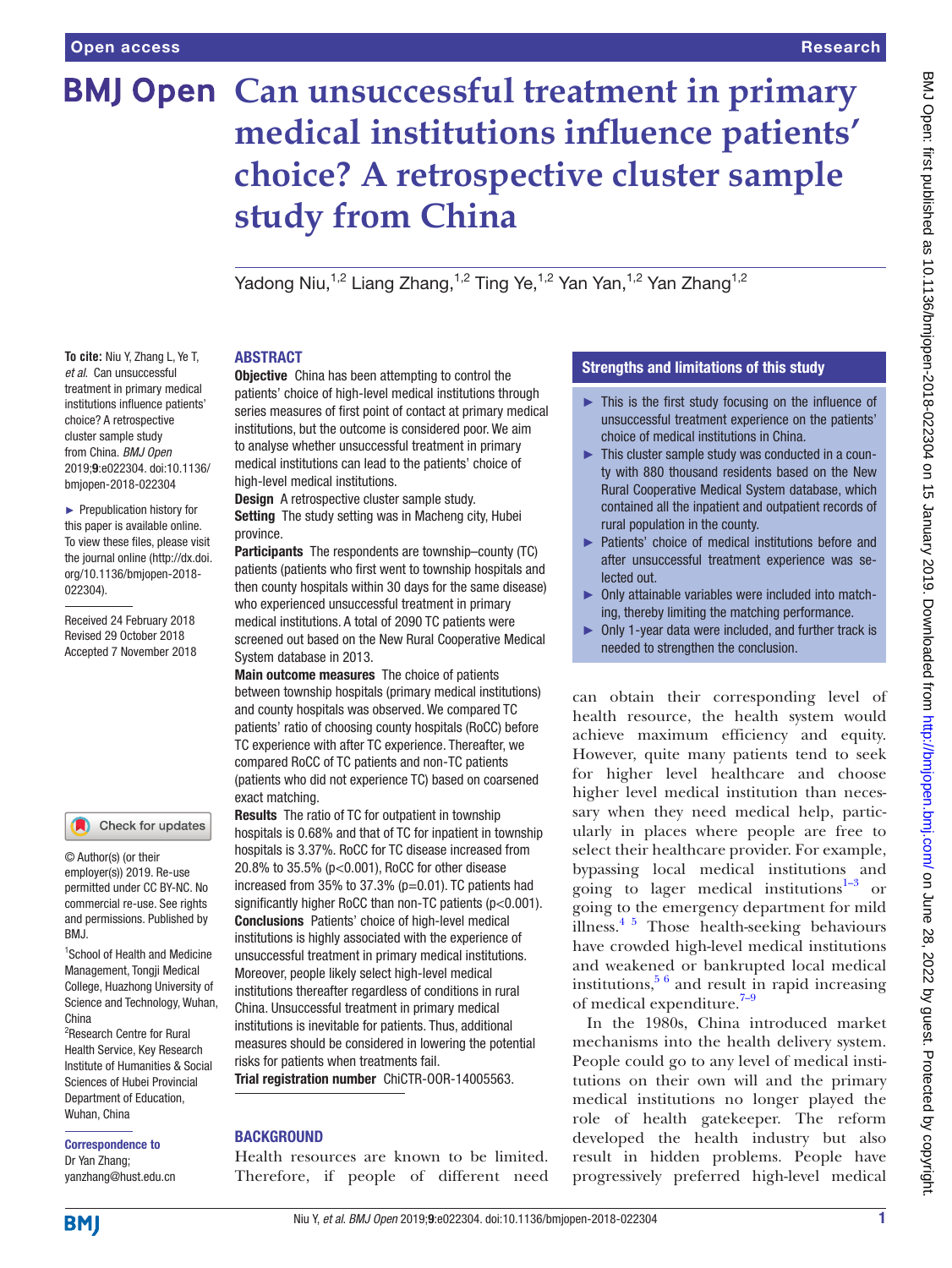institutions.[10 11](#page-6-4) Inappropriate choice gradually emerged out of free choice.<sup>12–14</sup> Bypassing behaviour caused great waste because the price of the same service in high-level medical institutions is much higher than that in primary medical institutions. Bypassing behaviour also caused resource concentration in high-level medical institutions, which promoted more bypassing behaviour and more waste. To contain the health cost and reorient patients' choice of medical institutions, the Chinese government implemented a new health reform in 2009, in which tiered healthcare delivery system and first point of contact at primary medical institutions were raised as key tasks for the first time. A series of measures are implemented, such as making discriminatory compensation (patients will acquire more compensation if they seek medical help from lower level medical institutions), $^{15}$  16 building regional medical association to promote dual referral $17 \frac{18}{7}$  and increasing government investment on primary medical institutions.<sup>14 19</sup> In 2015, Chinese government even published guideline for building tiered healthcare delivery system to reinforce the implementation of first point of contact at primary medical institutions. However, the result is poor.<sup>14 20 21</sup> According to *China Statistics Yearbook of Sanitation*, the inpatient/outpatient service in primary medical institutions accounted for 32.6%/65.1% of total inpatient/outpatient service in 2009, but decreased to 19.1%/56.3% in 2016.<sup>[22](#page-6-9)</sup>

Many studies have focused on understanding patients' choosing behaviour. Factors from both patients (age, income, etc) and providers (attitude, price, etc) were found to have an influence on the patients' choice of health provider. $23-25$  However, none of those studies can explain why measures of first point of contact at primary medical institutions China has been pushing nationally failed to reduce the patients' choice of high-level medical institutions.

It is inevitable that patients would experience unsuccessful treatment now and then, which means that the service provided did not solve patients' health problem or did not reach their expectations. The possibility of unsuccessful treatment is related to the service capacity of providers. The lower capacity providers have the higher possibility that patients would experience unsuccessful treatment.

To date, few studies have paid attention to the influence of unsuccessful treatment experience on the patients' choice. Our assumption is that unsuccessful treatment experience in primary medical institutions can influence the patient's choice for high-level medical institutions, thereby leading first point of contact at primary medical institutions into failure. Imagining that a patient needs medical help and goes to a primary medical institution, if the treatment is unsuccessful, he or she may not choose it as the first contact of care next time.

Patients who experienced unsuccessful treatment in primary medical institutions are identifiable because they will transfer thereafter to another medical institution, particularly to high-level medical institutions. The

health system in rural area of China is a tertiary structure, in which village clinics, township hospitals and county hospitals play major roles in health delivery. A village usually has one clinic, a town has one township hospital and a county has three to four public county hospitals. The township hospitals and village clinics belong to primary medical institutions.<sup>19</sup> Patients who initially went to township hospitals (primary medical institution) and then county hospitals for the same disease are called township–county patients (TC patients).<sup>26</sup> Accordingly, they experienced unsuccessful treatment in township hospitals (primary medical institutions); otherwise, they would not go to the county hospital for further treatment. We aim to validate the assumption above by considering TC patients as study objects. Two questions we intend to answer are:

- 1. Will patients' choice of medical institutions change after the experience of TC?
- 2. Is there any difference between TC patients and non-TC patients in choice of medical institutions?

#### Materials and methods Sample

This retrospective cluster sample study was carried out in Macheng city, which is a typical county in Hubei province, central China. The city has a large population (approximately 880 000) and medium gross domestic product per capital (¥22 758 or US\$3705). There are 4 public county hospitals and 20 township hospitals in Macheng (2013), and all the rural residents are employed in New Rural Cooperative Medical System (NRCMS, an insurance for rural residents in China). Information related to health service utilisation (including outpatient service and inpatient service) is recorded in the NRCMS database because of reimbursement (People would get compensated when any cost was incurred in medical institutions and the reimbursement covers only part of the cost). All the TC patients of Macheng in 2013 were included into our study and they were selected out based on the NRCMS database of Macheng in 2013. We also included all the patients who did not experience TC (non-TC patients) into our study as controls.

There are mainly three types of TC patients. Type 1 patient initially used outpatient service in a township hospital and then outpatient service in a county hospital (OTOC patients). Type 2 patient initially used outpatient service in a township hospital and then inpatient service in a county hospital (OTIC patients). Type 3 patient initially used inpatient service in a township hospital and then inpatient service in a county hospital (ITIC patients). Patient may also use inpatient service in township hospital first and then outpatient service in county hospital. Nevertheless, if patients were not suggested admission by doctor of county hospitals right after the discharge from township hospitals, it was highly possible that the service provided by township hospitals worked well. Besides, this rarely happens in actual situations.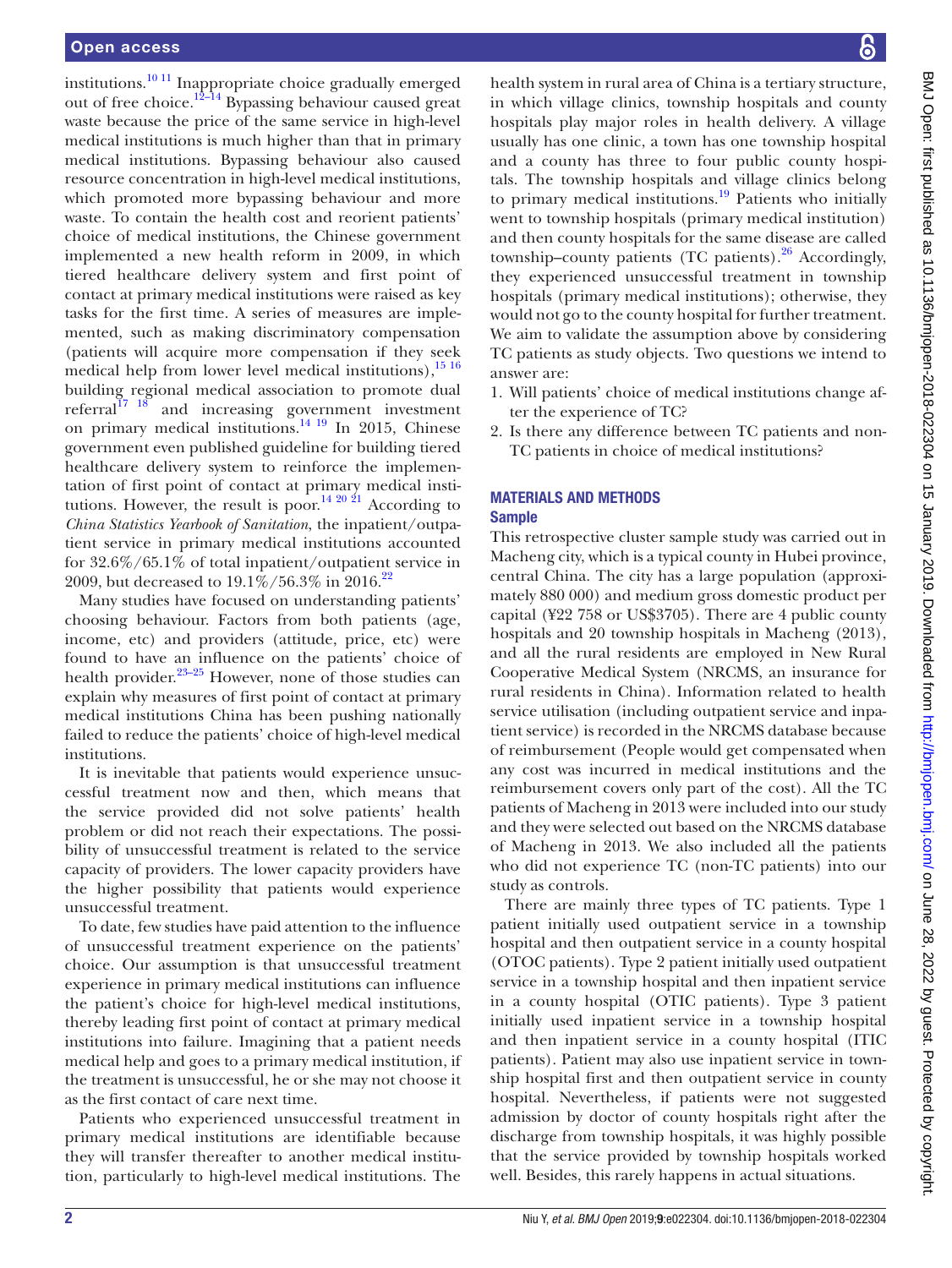#### Data processing Selection of TC patients

First, we selected out the information needed from the database of 2013, including identifier (encrypted), disease, time of service utilisation and institution of service utilisation. Second, we selected out the medical records (including outpatient and inpatient records) in county hospitals and township hospitals and adjusted the disease code (eg, the disease code of chronic obstructive pulmonary disease was adjusted from J44.900 to J44).

Thereafter, we sorted the medical records in ascending order with the identifier, disease and time as keywords to ensure that medical records of the same person for the same disease were arranged together by time. Then, we calculated the time interval between adjacent two medical records of the same person for the same disease. If the former choice of institution was township hospital, the later choice of institution was county hospital, and the time interval was less than 30 days, the two medical records would be marked as TC, and the patient would be marked as TC patient. We adopted the 30 days criteria from the definition of readmission, which usually means readmission within  $30 \, \text{days}$ . <sup>27</sup> TC patients were divided into three categories according to the service type (outpatient or inpatient) of two medical records: OTOC patients, OTIC patients and ITIC patients. The patients who did not experience TC were marked as non-TC patients.

#### Service utilisation for TC disease and other disease

The disease patients had when experiencing TC was marked as their TC disease. If a patient experienced TC more than once, then the disease of the first TC was marked as his TC disease. We comprised identifier and disease code into a new identifier, relied on which the TC patients' medical records for TC disease and other disease (not TC disease) were obtained.

#### Service utilisation before TC and after TC

The time when patients experienced TC was marked as their TC time. If a patient experienced TC more than once, then the time of the first TC was marked as his TC time. The medical records of TC patients in 2013 were divided into four part relying on TC time and TC disease: before TC for TC disease, before TC for other disease, after TC for TC disease and after TC for other disease.

#### Statistical method

It is hard to track the choice of medical institutions for each of the patients. Therefore, we used ratio of choosing county hospitals (RoCC) to analyse the choice change of TC patients and comparison of choice between TC patients and non-TC patients. RoCC means the percentage county hospital takes up among all the choices of health seeking for a period of time. It reflects patients' tendency of choosing medical institutions. This ratio was calculated at population level. The calculation method of RoCC was shown below:

$$
\text{RoCC}=\tfrac{CH}{CH+TH}\times 100\%
$$

**RoCC** before TC = 
$$
\frac{CHb}{CHb+THb} \times 100\%
$$
  
RoCC after TC =  $\frac{CHa}{CHa+THa} \times 100\%$ 

Where 'CH' refers to number of service utilisation in county hospitals for all the patients, and 'TH' refers to number of service utilisation in township hospitals for all the patients. 'CHb' refers to number of service utilisation in county hospitals before TC for all the TC patients, and 'THb' refers to number of service utilisation in township hospitals before TC for all the TC patients. 'CHa' refers to number of service utilisation in county hospitals after TC for all the TC patients and 'THa' refers to number of service utilisation in township hospitals after TC for all the TC patients.

Coarsened exact matching (CEM) was used to eliminate interruption from other factors when comparing RoCC of TC patients and non-TC patients. CEM is a Monotonic Imbalance Bounding matching method for improving the estimation of causal effects by reducing imbalance in covariates between treated and control groups, and has been used in many studies.<sup>[28](#page-6-14)</sup> The benefits of CEM could be referred to Blackwell *et al* and Iacus *et al*. [28 29](#page-6-14) To select a matched sample of TC patients and non-TC patients, we performed CEM across the following variables: sex, age, family size, driving time to centre county hospital, capacity of local township hospital, traffic condition. Matching variables were selected based on former studies,<sup>24 30 31</sup> and available information from the database. The capacity of township hospitals was evaluated based on weighted rank-sum ratio method (indicators included were human resource, financial resource, equipment, medical service, public health service and other service) and the study has been published. $32$  We performed CEM for each type of TC Patients.

 $\chi^2$  test was used to compare the choice of medical institution before TC and after TC, the choice of medical institution for TC patients and non-TC patients. Values with p<0.05 (two tailed) were considered statistically significant. We used Microsoft Excel 2013 for data processing, Stata V.12.0 for  $\chi^2$  test and CEM.

#### Patient and public involvement

No patients or public were involved in this research.

Patient information was anonymised and de-identified before analysis.

#### **RESULT**

#### Summary statistics of TC patients

In 2013, a total of 185790 patients used outpatient service and 23763 patients used inpatient service in township hospitals. We selected out 2090 TC patients (including 546 OTOC patients, 725 OTIC patients and 801 ITIC patients). The ratio of TC for outpatient in township hospitals is 0.68% (1271/185 790) and that for inpatient in township hospitals is 3.37% (801/23 763). [Table](#page-3-0) 1 presents the summary the TC patient statistics. Generally, male TC patients (54.6%) outnumbered female TC patients.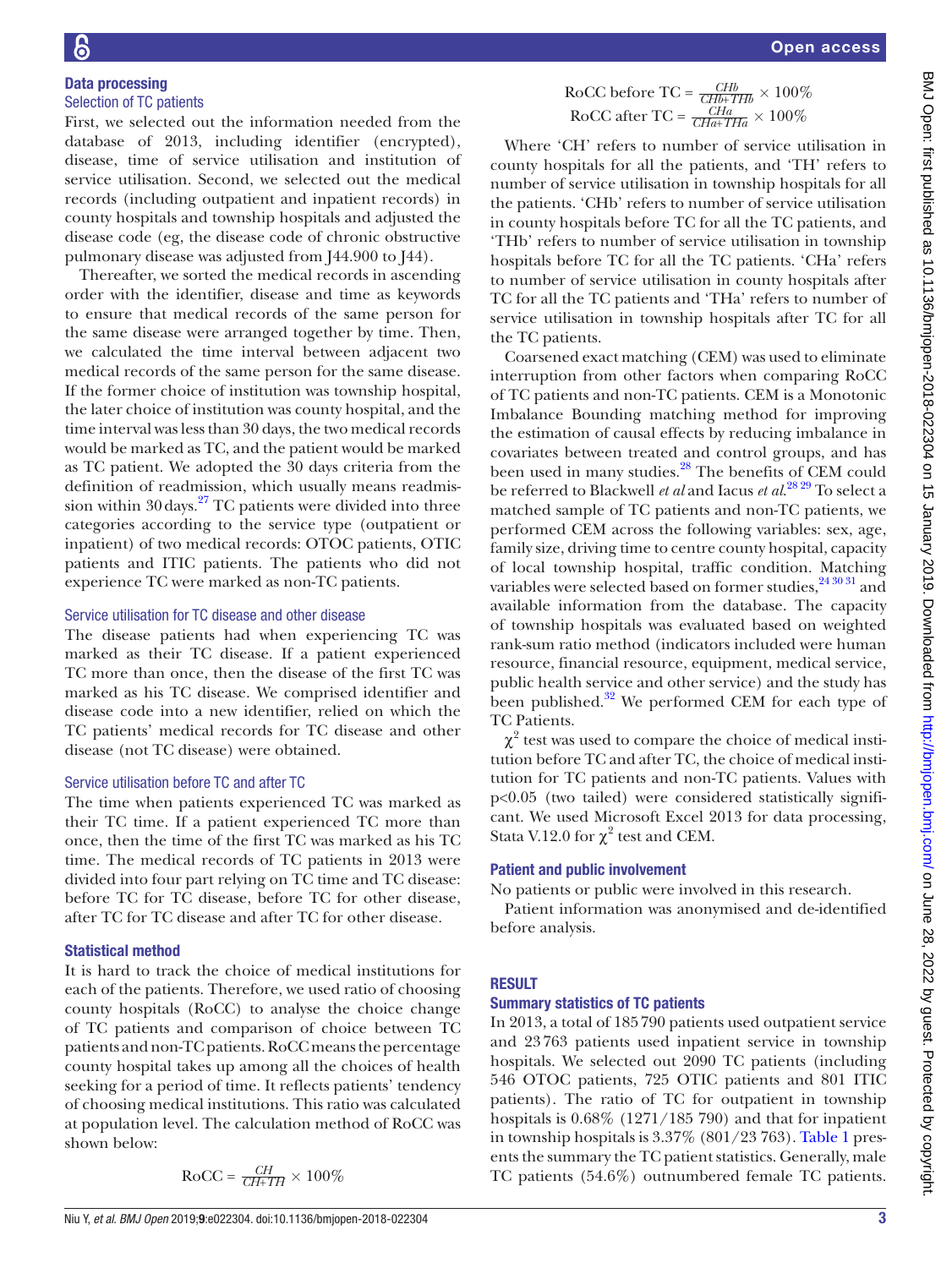<span id="page-3-0"></span>

| Table 1                                |                          | Summary statistics of township-county patients |                          |                        |  |  |  |
|----------------------------------------|--------------------------|------------------------------------------------|--------------------------|------------------------|--|--|--|
|                                        | <b>OTOC</b><br>$(n=564)$ | <b>OTIC</b><br>$(n=725)$                       | <b>ITIC</b><br>$(n=801)$ | In total<br>$(n=2090)$ |  |  |  |
| Sex                                    |                          |                                                |                          |                        |  |  |  |
| Male                                   | 56.9                     | 64.1                                           | 44.3                     | 54.6                   |  |  |  |
| Female                                 | 43.1                     | 35.9                                           | 55.7                     | 45.4                   |  |  |  |
| Age                                    |                          |                                                |                          |                        |  |  |  |
| < 25                                   | 41.0                     | 15.3                                           | 18.2                     | 23.3                   |  |  |  |
| $25 - 45$                              | 22.5                     | 31.0                                           | 7.9                      | 19.9                   |  |  |  |
| $45 - 65$                              | 27.7                     | 34.6                                           | 40.0                     | 34.8                   |  |  |  |
| >65                                    | 8.9                      | 19.0                                           | 34.0                     | 22.0                   |  |  |  |
| Family size (mean±SD)                  |                          |                                                |                          |                        |  |  |  |
|                                        | $4.4 + 1.7$              | $4.2 + 1.6$                                    | $4.0 + 1.7$              | $4.2 + 1.7$            |  |  |  |
| Driving time to centre county hospital |                          |                                                |                          |                        |  |  |  |
| $<$ 15 min                             | 7.8                      | 3.9                                            | 4.0                      | 5.0                    |  |  |  |
| 15-30 min                              | 14.4                     | 9.8                                            | 12.0                     | 11.9                   |  |  |  |
| 30-60 min                              | 64.2                     | 66.8                                           | 60.5                     | 63.7                   |  |  |  |
| $>60$ min                              | 13.7                     | 19.6                                           | 23.5                     | 19.5                   |  |  |  |
| Capacity of local township hospital    |                          |                                                |                          |                        |  |  |  |
| High                                   | 15.2                     | 1.1                                            | 11.5                     | 8.9                    |  |  |  |
| Medium                                 | 50.9                     | 69.7                                           | 62.3                     | 61.8                   |  |  |  |
| Low                                    | 33.9                     | 29.2                                           | 26.2                     | 29.3                   |  |  |  |
| Traffic condition                      |                          |                                                |                          |                        |  |  |  |
| National<br>highway                    | 55.5                     | 45.8                                           | 43.4                     | 47.5                   |  |  |  |
| Provincial<br>highway                  | 25.7                     | 20.6                                           | 24.0                     | 23.3                   |  |  |  |
| County<br>highway                      | 18.8                     | 33.7                                           | 32.6                     | 29.2                   |  |  |  |

ITIC, TC patient who used inpatient service in township hospital firstly, then inpatient service in county hospital within 30 days; OTIC, TC patient who used outpatient service in township hospital firstly, then inpatient service in county hospital within 30 days; OTOC, TC patient who used outpatient service in township hospital firstly, then outpatient service in county hospital within 30 days.

Most TC patients were over 45 years (56.8%). TC patients had a family of 4.2 members in average. Most TC patients need to drive about 30–60min to centre county hospital (63.7%). Most TC patients lived with a township hospital of medium capacity and more TC patients lived near the national highway (47.5%).

#### Choice of hospitals for TC patients before and after TC Choice of hospitals before TC and after TC for TC disease

The choice of hospitals before TC and after TC for TC disease is shown in [figure](#page-3-1) 1. In general, hospital choice of TC patients changed after TC, and RoCC increased significantly  $(\chi^2=131.105, p<0.001)$ . Hospital choice of different TC patients all changed after TC, and RoCC increased significantly (OTOC,  $\chi^2$ =41.175, p<0.001; OTIC,  $\chi^2$ =35.893, p<0.001; ITIC,  $\chi^2$ =17.369, p<0.001).

## Choice of hospitals before TC and after TC for other disease (not TC disease)

The choice of hospitals before TC and after TC for other disease (not TC disease) is shown in [figure](#page-3-2) 2. In general,



<span id="page-3-1"></span>Figure 1 Hospital choice of TC patients for TC disease before and after TC in 2013. The sample size was shown in [table 1.](#page-3-0) ITIC, TC patient who used inpatient service in township hospital firstly, then inpatient service in county hospital within 30 days; OTIC, TC patient who used outpatient service in township hospital firstly, then inpatient service in county hospital within 30 days; OTOC, TC patient who used outpatient service in township hospital firstly, then outpatient service in county hospital within 30 days; RoCC, ratio of choosing county hospitals; TC, township–county.

hospital choice of TC patients changed after TC, and RoCC increased significantly  $(\chi^2=6.641, p=0.01)$ . Hospital choice of different TC patients also changed after TC, RoCC of OTOC patients and OTIC patients increased significantly (OTOC,  $\chi^2$ =5.324, p=0.021; OTIC,  $\chi^2$ =8.655, p<0.05), but RoCC of ITIC patients decreased significantly  $(\chi^2=6.567, p=0.01)$ .

## Comparison of RoCC between TC patients and non-TC patients CEM performance

The global imbalance measure L1 statistics before and after CEM are reported in [table](#page-4-0) 2. The postmatching L1



<span id="page-3-2"></span>Figure 2 Hospital choice of TC patients for other disease before and after TC in 2013. The sample size was shown in [table 1.](#page-3-0) ITIC, TC patient who used inpatient service in township hospital firstly, then inpatient service in county hospital within 30 days; OTIC, TC patient who used outpatient service in township hospital firstly, then inpatient service in county hospital within 30 days; OTOC, TC patient who used outpatient service in township hospital firstly, then outpatient service in county hospital within 30 days; RoCC, ratio of choosing county hospitals; TC, township–county.

8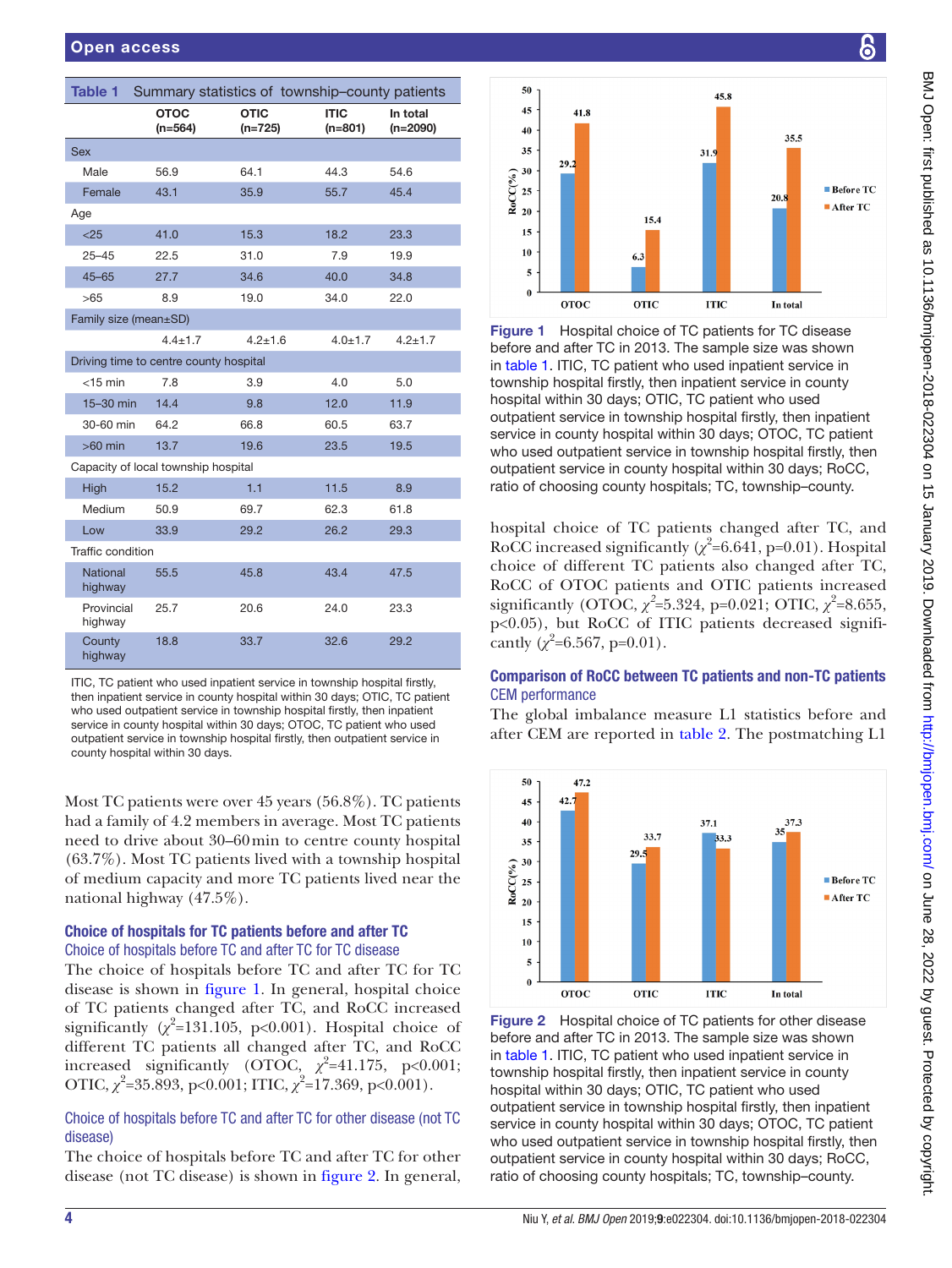|                 |               |             | Table 2 The L1 measure of imbalance before and after Coarsened Exact Matching                                                                                                                                                                                                                                                                                                                     |                   |               |          |              |             |               |             |              |               |
|-----------------|---------------|-------------|---------------------------------------------------------------------------------------------------------------------------------------------------------------------------------------------------------------------------------------------------------------------------------------------------------------------------------------------------------------------------------------------------|-------------------|---------------|----------|--------------|-------------|---------------|-------------|--------------|---------------|
|                 | OTOC          |             |                                                                                                                                                                                                                                                                                                                                                                                                   |                   | OTIC          |          |              |             | <u>ITIC</u>   |             |              |               |
|                 | <b>Before</b> |             | <b>After</b>                                                                                                                                                                                                                                                                                                                                                                                      |                   | <b>Before</b> |          | After        |             | <b>Before</b> |             | <b>After</b> |               |
|                 |               | <b>Mean</b> | S                                                                                                                                                                                                                                                                                                                                                                                                 | <b>Mean</b>       |               | Mean     | S            | <b>Mean</b> |               | <b>Mean</b> | Ľ            | <b>Mean</b>   |
| Sex             | 0.073         | $-0.073$    | $1.80E - 13$                                                                                                                                                                                                                                                                                                                                                                                      | $-1.70E-13$ 0.146 |               | $-0.146$ | $1.40E-13$   | 4.40E-14    | 0.053         | 0.053       | $2.00E-13$   | $-1.60E-13$   |
| Age 3           | 0.130         | $-0.246$    | $1.70E-13$                                                                                                                                                                                                                                                                                                                                                                                        | $-7.30E-13$       | 0.127         | 0.284    | $9.20E - 14$ | $6.80E-13$  | 0.288         | 0.607       | $9.60E - 14$ | $-1.40E-12$   |
| Family          | 0.077         | 0.126       | $1.70E-13$                                                                                                                                                                                                                                                                                                                                                                                        | $-1.10E-12$       | 0.059         | $-0.027$ | $7.00E-14$   | $1.90E-12$  | 0.138         | $-0.230$    | 4.10E-14     | $-5.60E-13$   |
| Distance 2      | 0.065         | $-0.124$    | $1.40E-13$                                                                                                                                                                                                                                                                                                                                                                                        | $-2.40E - 12$     | 0.057         | 0.060    | $6.30E - 14$ | $-4.70E-13$ | 0.038         | 0.075       | $1.90E - 13$ | $5.30E-13$    |
| Capacity        | 0.063         | $-0.008$    | 8.50E-14                                                                                                                                                                                                                                                                                                                                                                                          | $-1.30E-13$       | 0.125         | 0.087    | $8.20E - 14$ | $-2.40E-13$ | 0.052         | $-0.047$    | $1.20E-13$   | $-4.20E - 13$ |
| Traffic         | 0.127         | $-0.234$    | $1.00E - 13$                                                                                                                                                                                                                                                                                                                                                                                      | $-1.60E - 12$     | 0.031         | 0.012    | $7.00E-14$   | $-2.90E-13$ | 0.014         | 0.025       | $2.10E-13$   | $3.50E-13$    |
| Multivariate    | 0.569         |             | $1.38E - 13$                                                                                                                                                                                                                                                                                                                                                                                      |                   | 0.561         |          | $2.42E - 14$ |             | 0.512         |             | $3.68E - 14$ |               |
|                 | 530294        |             | 267750                                                                                                                                                                                                                                                                                                                                                                                            |                   | 530294        |          | 277752       |             | 530294        |             | 313360       |               |
| within 30 days. |               |             | hospital firstly, then inpatient service in county hospital within 30 days; OTOC, TC patient who used outpatient service in township hospital firstly, then outpatient service in county hospital<br>ITIC, TC patient who used inpatient service in township hospital firstly, then inpatient service in county hospital within 30 days; OTIC, TC patient who used outpatient service in township |                   |               |          |              |             |               |             |              |               |

<span id="page-4-1"></span>Table 3 Ratio of choosing county hospitals (RoCC) comparison of township–county (TC) patients and non-TC patients

| patients        |        |        |          |         |
|-----------------|--------|--------|----------|---------|
| <b>Patients</b> | n      | RoCC % | $\chi^2$ | P value |
| <b>OTOC</b>     | 563    | 42.3   | 469.587  | < 0.001 |
| Non-OTOC        | 267750 | 29.6   |          |         |
| <b>OTIC</b>     | 725    | 30     | 123.809  | < 0.001 |
| Non-OTIC        | 277752 | 24.5   |          |         |
| <b>ITIC</b>     | 800    | 39.2   | 614.387  | < 0.001 |
| Non-ITIC        | 313360 | 26.1   |          |         |
|                 |        |        |          |         |

ITIC, TC patient who used inpatient service in township hospital firstly, then inpatient service in county hospital within 30 days; OTIC, TC patient who used outpatient service in township hospital firstly, then inpatient service in county hospital within 30 days; OTOC, TC patient who used outpatient service in township hospital firstly, then outpatient service in county hospital within 30 days.

statistics are all close to 0, as opposed to the prematching L1 statistics. The postmatching L1 statistics approxi mates 0 compared with the prematching L1 statistics. The final sample sizes for comparing RoCC between TC and non-TC patients are 267750 patients (including 563 OTOC patients), 277752 patients (including 725 OTIC patients) and 313360 patients (including 800 ITIC patients), respectively.

## RoCC of TC patients and non-TC patients

We compared RoCC of TC patients and non-TC patients based on the result of CEM. As can be seen in [table](#page-4-1) 3, all types of TC patients had significantly higher RoCC than non-TC patients.

# **DISCUSSION**

# The ratio of TC in township hospitals was small

The ratio of TC for outpatient service in township hospitals is considerably small (below  $1\%$ ). There are two possible reasons to explain this. One is that only a few patients would have unsuccessful treatment experience for outpatient service in primary medical institutions. The other is that patients chose not to attend the county hospital to avoid more cost, even the treatment in township hospital did not work. The ratio of TC for inpatient service in township hospitals is considerably higher than that for outpatient service (3.37%). This result indicates that inpatients have a higher possibility of experiencing unsuccessful treatment than outpatients in primary medical institutions. The result makes sense because inpatients usually have more serious condition than outpatients.

# Patients likely choose county hospitals after T C

<span id="page-4-0"></span>We initially analysed the RoCC change of TC patients after TC and compared RoCC of TC patients and non-TC patients thereafter based on the CEM. The former results show that RoCC of TC patients for other disease increased after TC as well as for TC disease. The latter results show that RoCC of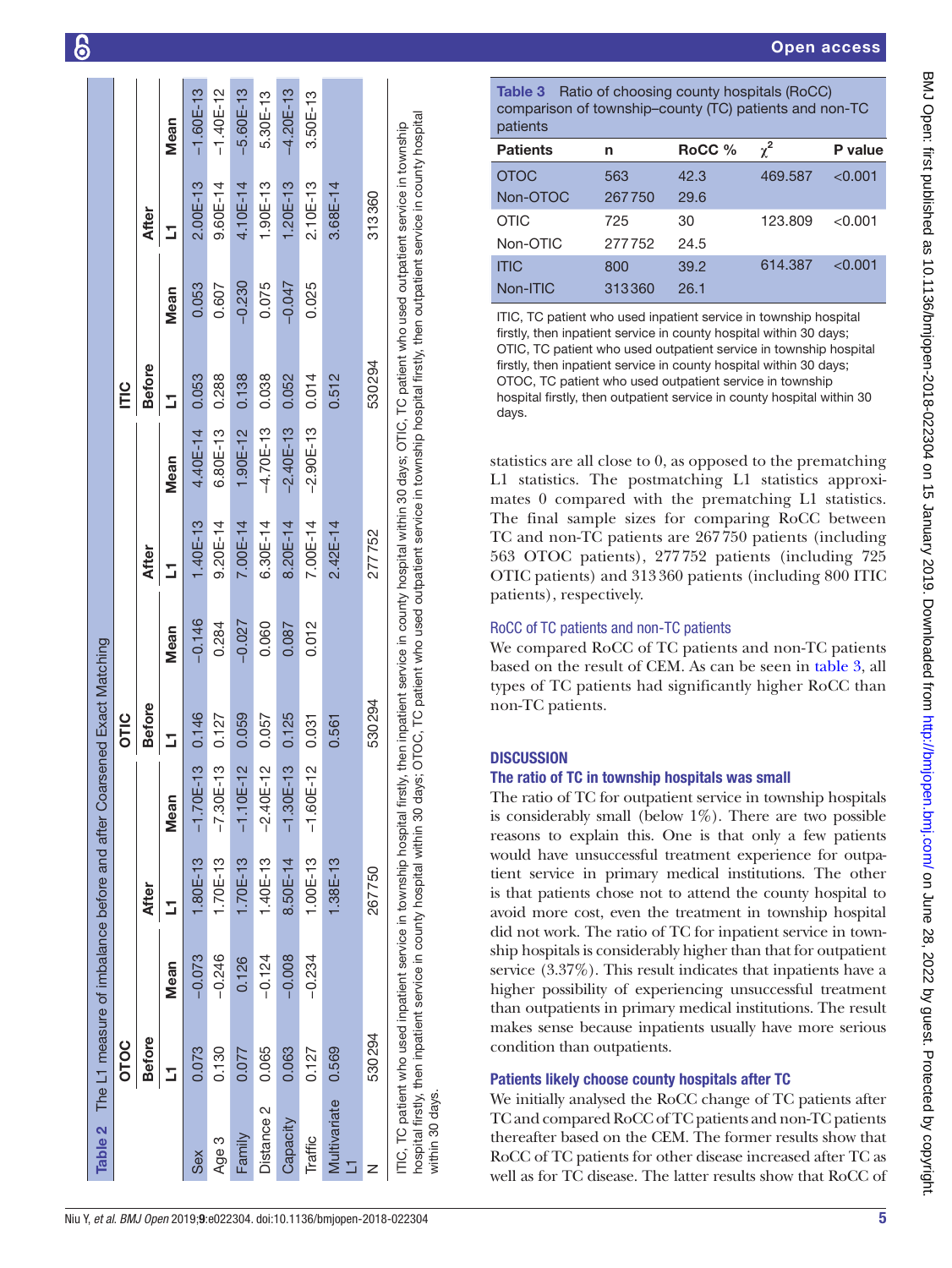TC patients were significantly higher than that of non-TC patients. Besides, the sample size change of TC patients was little after CEM, therefore brought limited influence on the generalisability of conclusion. These findings indicate that the patients' choice afterwards is highly associated with TC or experience of unsuccessful treatment in primary medical institutions, and people are likely to choose county hospitals or higher level medical institutions when they are ill. Limited ability of township hospitals may promote choice for county hospitals. Patients would find that township hospitals lack ability in treating TC disease after the unsuccessful experience, so they went to county hospitals more. However, why they still prefer county hospitals for other disease? There are two possible reasons. First, dissatisfaction with township hospitals increases patients' bypassing behaviour.<sup>3 6 33</sup> The unsuccessful treatment in township hospitals bring more cost for patients on time and money (when they went to county hospitals directly, they would have saved the time and money they spent in township hospitals), thereby lowering the trust of patients on township hospitals and their willingness to choose township hospitals as the first contact of care. Second, insufficient cooperation owing to interest conflict between county hospitals and township hospitals drives choice for high-level medical institutions. County hospitals have been competing with township hospitals for patients and have no motivation to refer patients of mild condition (township hospitals are capable to handle) to township hospitals. If patients of mild condition can be referred to township hospitals, they may hold more trust on township hospitals. It is too subjective to say that all the choices of high-level medical institutions are inappropriate. However, when patients increasingly opt for high-level medical institutions regardless of conditions, there would be considerable inappropriateness among the choices.

## TC patients are not always prefer high-level medical institutions

For ITIC patients, RoCC of TC disease increased after TC and RoCC of other disease decreased after TC, which was quite different from other types of TC patients. The decrease may be related to the disease burden. Hospital admission will bring immense financial burden for patients. Given that ITIC patients are admitted twice, OTOT patients are not admitted, OTIC patients are admitted once, ITIC patients have possibly heavier disease burden than OTOC and OTIC patients. ITIC patients need to avoid going to county hospitals as much as possible to save money for their family, thereby decreasing RoCC of other disease.

## Social changes strengthened the association

TC or experience of unsuccessful treatment in primary medical institutions is inevitable and has existed before 1980s. Interestingly, why patients did not prefer highlevel medical institutions then? For one thing, the tertiary health system in rural areas allowed no free choice of health providers. That is, patients had to seek for medical help in sequence, first village clinics, then township

hospitals, then county hospitals and lastly hospitals out of county. This situation occurs when low-level medical institutions cannot solve their health problems. For another, health resource was limited in the past, coverage of health insurance and household income were low, and patients hardly had the ability to go to high-level medical institutions. At present, patients in China have free choice of health providers, and they can go to any medical institution at will. Moreover, the increasing economic capacity of the Chinese residents and universal healthcare coverage further enhanced patients' ability to invest in health. The social changes above strengthened the association between choice of high-level medical institutions and unsuccessful treatment. Besides, increasing economic capacity also allows people to consume better non-technical medical service in higher level medical institution, which may also increase the tendency of bypassing.

Although the percentage of TC patients is small, the potential influence of unsuccessful treatment cannot be underestimated. Given that unsuccessful treatment may influence the choice of patients of medical institutions for any health problems, and they might also share this experience with their family, friends and neighbours, thereby exacerbating the consequences.

## Measures on lowering patients' potential risks at primary medical institutions are needed

The Chinese government has implemented measures to promote first point of contact at primary medical institutions. Discriminatory compensation is the most relevant measure to patients, in which patients would have higher reimbursement rate if they go to lower level medical institutions. However, those measures remained ineffective. Prospect theory indicates that people are more sensitive to loss than gain. $34$  Patients cured through primary medical institutions can hardly realise that they have saved money (compared with the cost of going to large medical institutions). However, patients who think that their health problems are unsolved will feel that time and money are wasted. Therefore, economic measures, such as discriminatory compensation, are insufficient to lower patients' choice of medical institution. Moreover, the government must focus on avoiding or decreasing the additional cost for patients because of the low capability of primary medical institutions and lowering the potential risks of unsuccessful treatment when patients. Additional measures to promote cooperation and integrate care among different medical institutions are needed.

## Limitations

Our study has several limitations. There are many other factors may influence the choice of medical institutions (income, disease severity and so on). $2431$  However, we did not include them into the CEM because the database did not have the information. The influence on choice of institutions may be an accumulated process, which means the more patients experience TC, the more significant the influence would be. However, we only studied the influence of